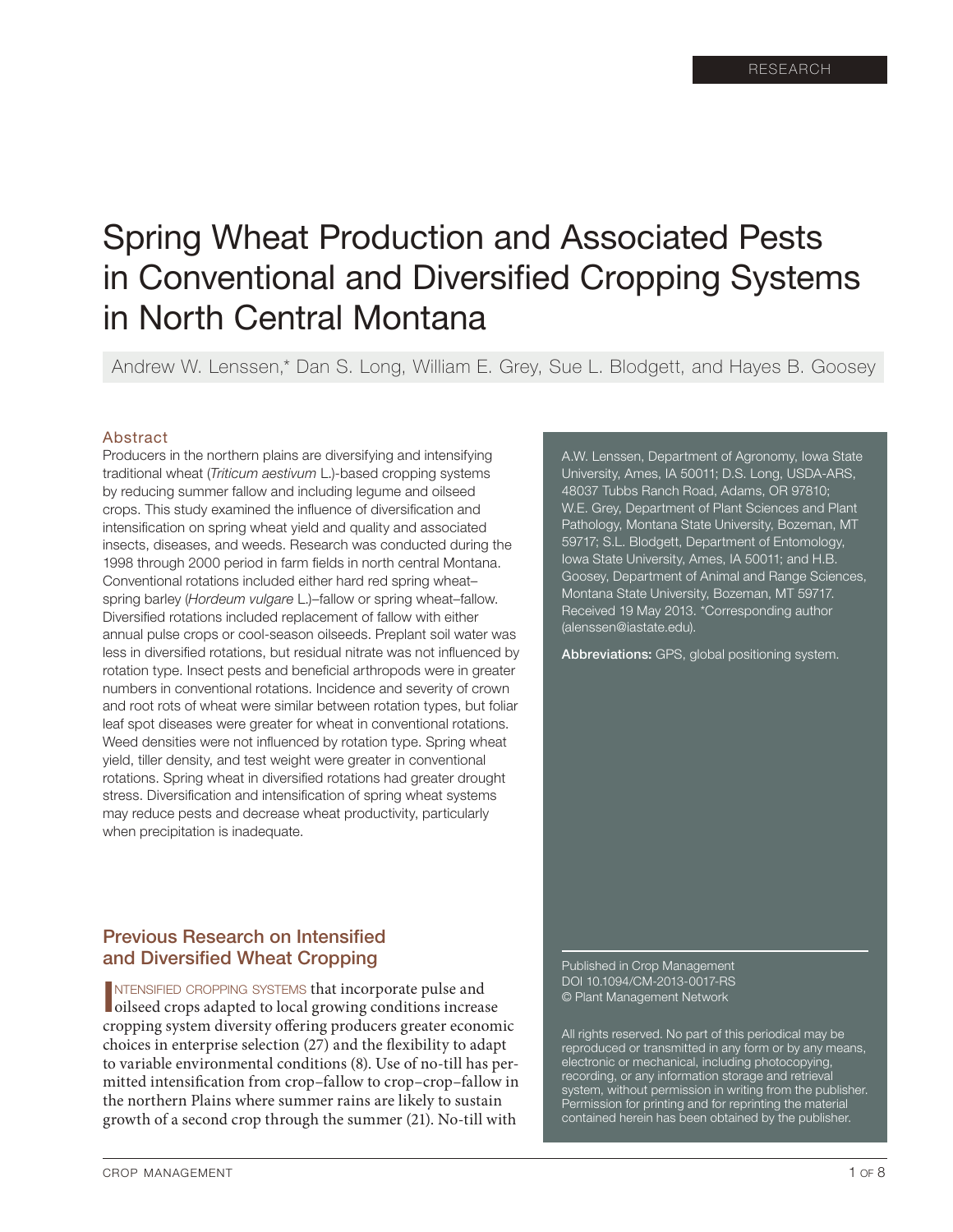crop intensification improves soil and air quality (17,23) and enhances efficient use of water and nutrient contents of soil (7,24). No-till systems have become increasingly popular in this region where summer precipitation is dominant and helps sustain crop growth through the warmest period of the year.

Including a pulse crop in the rotation is seen as a viable option for enhancing the efficiency of N fertilizer use and improving net return from grain production. In Montana, a crop rotation with winter lentil (*Lens culinaris* Medik.), green manure, and winter wheat produced greater grain yield and protein content at lower N input levels, indicating a greater N benefit from pulses (4). In neighboring Saskatchewan, wheat grain yields after pulses were increased 56% compared to wheat after wheat (9). This difference was attributed to increased N availability. In addition, cereals grown after broadleaf crops generally yield more than those grown after other cereals (2,10). A survey of 33 experiments in Australia suggested that the yield of wheat following canola (*Brassica napus* L.) was 19% greater than wheat following wheat (2,9). Crop rotation benefits from oilseeds are attributed to reduction in soil-borne diseases (11), arthropods (20), or weeds (1).

Evaluation of crop and pest management strategies often is done with small-plot studies, but farmer acceptance of results from small-plot studies can be poor. In addition, results obtained from small-plot studies may not always be representative of farm fields (26), particularly for mobile insects. Crop rotation benefits are well documented in numerous small plot studies; however, few studies have explicitly examined the influence of cropping diversification and intensification on grain quality and yield at the field scale.

The primary focus of this study was to determine impacts of diversification and intensification of the spring wheat–fallow system on spring wheat production, pests, and pest interactions at the field scale. Specific objectives were to determine the influence of dryland cropping system diversification and intensification on (i) spring wheat grain yield and quality, (ii) pest and edaphic factors that impact spring wheat yield, and (iii) comparative crop–pest interactions among cropping systems. The cropping systems were assessed over a 3 yr period (1998–2000) at the field scale with grower– producer participation under semiarid conditions in north central Montana.

# Materials and Methods

Paired spring wheat fields grown in conventional and diversified cereal rotations were selected for study with active participation by producer–cooperators in north central Montana. Individual fields (plots) ranged in size from 27.5 to 80 acres; 19 fields were 40 acres. Six fields were monitored in 1998 while eight fields were monitored in 1999 and 2000. The three general locations were approximately 42 miles northwest of Havre, MT (48°50.3′ N, 110°3.6′ W), two miles west of Box Elder, MT

(48°19.6′ N, 110°4.8′ W), and 17 miles west of Big Sandy, MT (48°10.6′ N, 110°27.8′ W). Soils at the three sites are predominantly frigid Aridic Argiustolls (Telstad, Joplin, Hillon, and Evanston loams) derived from glacial till or alluvial outwash.

Conventional rotations in the region are spring wheat–fallow and spring wheat–spring barley–fallow. Diversified rotations in this study included replacement of fallow with field pea (*Pisum sativum* L.), lentil, chickpea (*Cicer arietinum* L.), or yellow mustard (*Sinapis alba* L.) harvested for seed. Specific conventional and diversified rotation paired comparisons are presented (Table 1). Spring wheat crops were planted, managed, and harvested by producer–cooperators. The three cooperators used diverse production systems to raise cereals, pulses, and oilseeds, including organic production, zero tillage, and certified seed production with strong integrated pest management approaches. Paired fields were planted within 1 day of each other using the identical equipment, spring wheat variety, and tillage system.

Grid sampling point density was about 1.6 points per acre in spring wheat crops. Points were located on a regular square grid using an agricultural-grade global positioning system (GPS) receiver. Before planting, soil cores were collected by a truck-mounted, hydraulicassisted probe at two depths, 0 to 12 inches and 12 to 24 inches. Samples were weighed, oven dried, and reweighed for determination of gravimetric water concentration. Soil samples then were ground, sieved to pass a 2 mm screen, and analyzed for  $NO_3$ –N concentration by autoanalyzer at a commercial laboratory (Western Testing Laboratories, Great Falls, MT). Following wheat planting in the spring, individual grid sampling points were marked with numbered lathe.

After crop emergence, wheat plant density was determined by counting plants in 1 yard of row. Weed cover of predominant species, typically kochia [*Bassia prostrata* (L.) A.J. Scott] and Russian thistle (*Salsola kali* L.), was visually estimated (Table 2) at tillering stage, before application of any in-crop herbicide. Insect community, foliar leaf spots, drought stress, and reproductive tiller densities were determined when wheat was at about Feekes growth stage 11.1 (milk stage). Arthropods were sampled by taking five 180° sweeps around each grid point with a standard 15-inch diameter sweep net. Most arthropods were identified to family, genus, or species level and then classified as "beneficial," "pest," or "other" arthropods. Foliar leaf spot diseases, tan spot [causal agent *Pyrenophora tritici-repentis* (Died.) Dreschler] and Septoria blotch (causal agent *Septoria tritici* Roberge in Desmaz.), and drought stress were visually estimated with numerical rating systems (Table 2) based on progression of disease or drought stress symptoms within the crop canopy. Before harvest, 1 yard of spring wheat was sampled at each grid point, and the total numbers of wheat plants, reproductive tillers, and plants with Fusarium crown rot (causal agent *Fusarium pseudograminearum* O'Donnell et. T. Aoki sp. nov.) and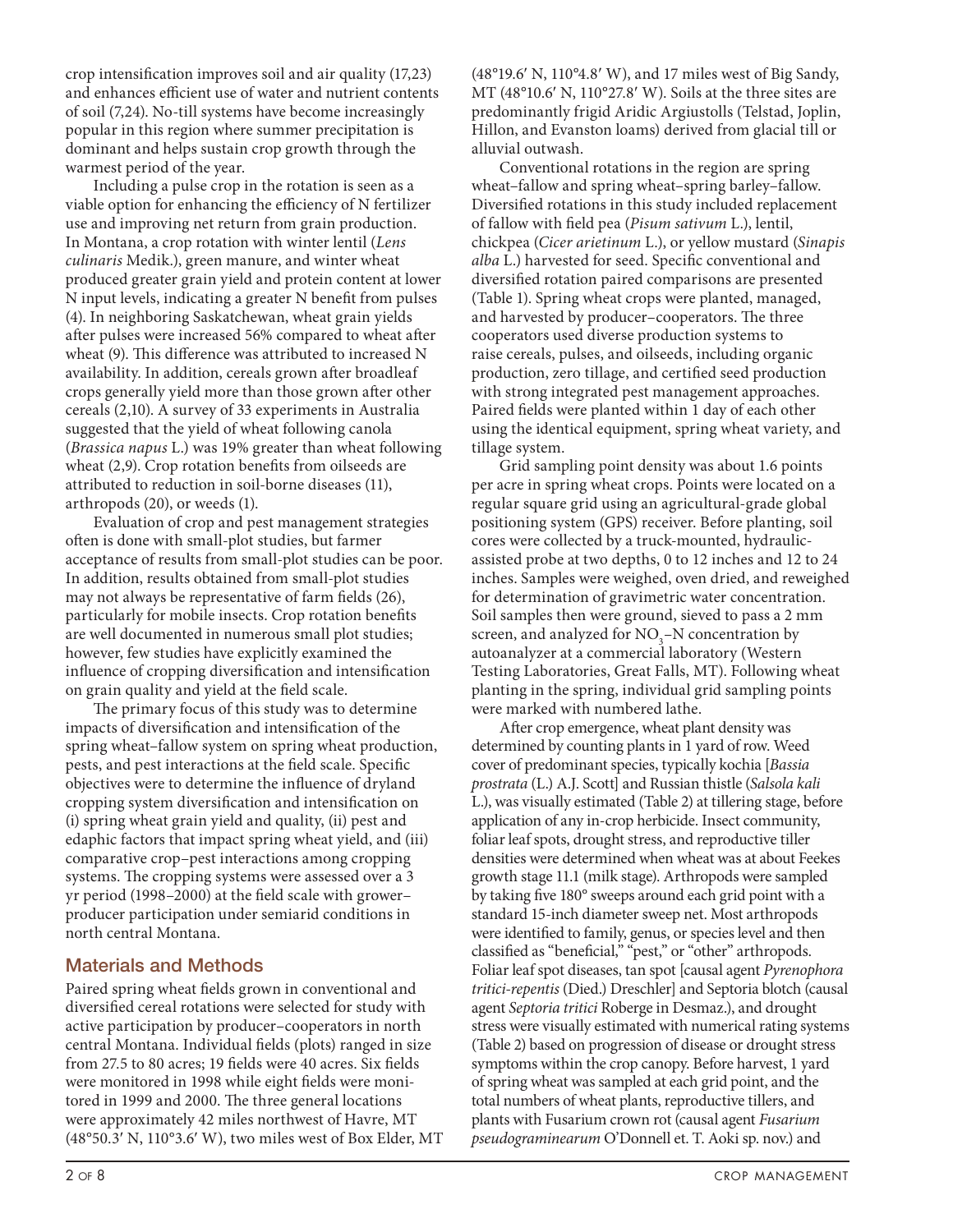Table 1. Conventional and corresponding diversified rotations with spring wheat for determination of soil water, soil nitrate, weeds, arthropods, diseases, grain production, and grain protein concentration, 1998 through 2000.

| Field   | <b>Conventional rotations</b>          | Field          | Paired diversified rotations                        |
|---------|----------------------------------------|----------------|-----------------------------------------------------|
| 1a      | wheat-barley-fallow-wheat <sup>y</sup> | 1b             | wheat-barley-lentil-wheat                           |
| 2a      | fallow-wheat-fallow-wheat-wheat        | 2b             | fallow-wheat-lentil-wheat                           |
| 3a      | wheat-barley-fallow-wheat              | 3 <sub>b</sub> | wheat-barley-pea-wheat                              |
| 4a      | wheat-fallow-barley-fallow-wheat       | 4b             | wheat-fallow-barley-chickpea-wheat                  |
| 5a      | wheat-barley-fallow-wheat              | 5 <sub>b</sub> | wheat-barley-pea hay-wheat                          |
| 6a      | wheat-fallow-wheat-fallow-wheat        | 6b             | wheat-mustard-fallow-wheat                          |
| 7a      | wheat-fallow-wheat-fallow-wheat        | 7b             | wheat-fallow-wheat-pea-wheat                        |
| 8a      | wheat-barley-fallow-wheat              | 8b             | wheat-sunflower (Helianthus annuus L.)-lentil-wheat |
| 9a      | wheat-barley-fallow-wheat              | 9b             | wheat-barley-pea-wheat                              |
| $10a^x$ | wheat-fallow-wheat-fallow-wheat        | $10b^z$        | wheat-chickpea-fallow-wheat                         |
|         |                                        | $10c^2$        | wheat-mustard-fallow-wheat                          |
|         |                                        | $10d^z$        | wheat-flax (Linum usitatissimum L.)-fallow-wheat    |

y Wheat in bold letters is phase used in this study.

z These four fields, together making up a contiguous 160 acre block, were sampled in 2000.

common root rot [causal agent *Bipolaris sorokiniana* (Sacc.) Shoemaker] were determined. Wheat stem sawfly [*Cephus cinctus* Norton (Hymenoptera: Cephidae)] infestation was determined by dissecting 40 reproductive tillers from each sample followed by examination for larvae.

Producer-operated combine harvesters equipped with calibrated yield monitors and GPS receivers were used to measure and map site-specific spring wheat yields within the fields. Grain samples (about 800 g) were manually taken at the grain bin filling auger every 1 min of combine operation for subsequent laboratory determination of grain protein concentration and test weight. Protein concentration of each grain sample was determined by whole grain near-infrared spectroscopic analysis at the Cereal Quality Laboratory, Montana State University, Bozeman.

Analysis of variance was undertaken with the mixed model procedure (22) with farm and year as random variables, except for categorical data. Percentage data were analyzed following arcsine-square root transformation. The categorical data, foliar disease and drought stress, were rank transformed (12) and then analyzed with Friedman's two-way analysis of variance (6). Pearson's correlation coefficients with spring wheat yield were determined using the nearest yield point from GPS coordinates in yield files.

# Results and Discussion

## *Comparing Spring Wheat in Different Systems*

Precipitation was less than the long-term average for most months during the 3 yr of our study (Table 3). In this study, the long-term average was based on long-term weather records (1917–2012) at Fort Assinniboine near Havre, MT, which is climatically similar to the three study sites. Official weather data are not available for the Box Elder site. However, the fields at the Box Elder site were located about 12 to 15 miles north of Big Sandy, the

## Table 2. Numerical rating systems used for visually estimating weed infestations (0–5) and foliar disease and drought stress (0–3) in spring wheat.

| Rating | Weed cover   | Foliar disease<br>and drought stress         |
|--------|--------------|----------------------------------------------|
|        | None present | None present                                 |
|        | $1 - 5%$     | Present in the lower one-third<br>of canopy  |
|        | $6 - 25%$    | Present in the middle one-third<br>of canopy |
| З      | $26 - 50%$   | Present in the upper one-third<br>of canopy  |
|        | $51 - 75%$   |                                              |
| 5      | $>76\%$      |                                              |

nearest weather station, and weather patterns generally are similar between these sites. A recording weather station was located within 1 to 4 miles of the fields in the North Havre area. Overall, despite the distances among field sites, monthly precipitation patterns were similar among locations each year.

Fields in diversified crop rotations had drier soils within the 0 to 24 inch depth than fields in conventional cereal rotations 1 wk before planting spring wheat (Table 4), reflecting the impact of cropping intensification by replacement of summer fallow with pulse or oilseed crops. The rotational effect of pulses has been shown to elevate soil nitrate compared with nonpulse broadleaf crops (19). However, despite including pulses in diversified rotations, overall preplant soil nitrate concentrations were similar between rotational type, perhaps due to reduced soil moisture that likely decreased N mineralization and nitrification rates (3), residue returned to soil, and N fixation by pulses.

Although stand densities were similar between rotation types, wheat grown in the conventional rotations had more reproductive tillers per unit area (Table 5), similar to other reports from the northern Great Plains (13,14). Wheat grown in diversified rotations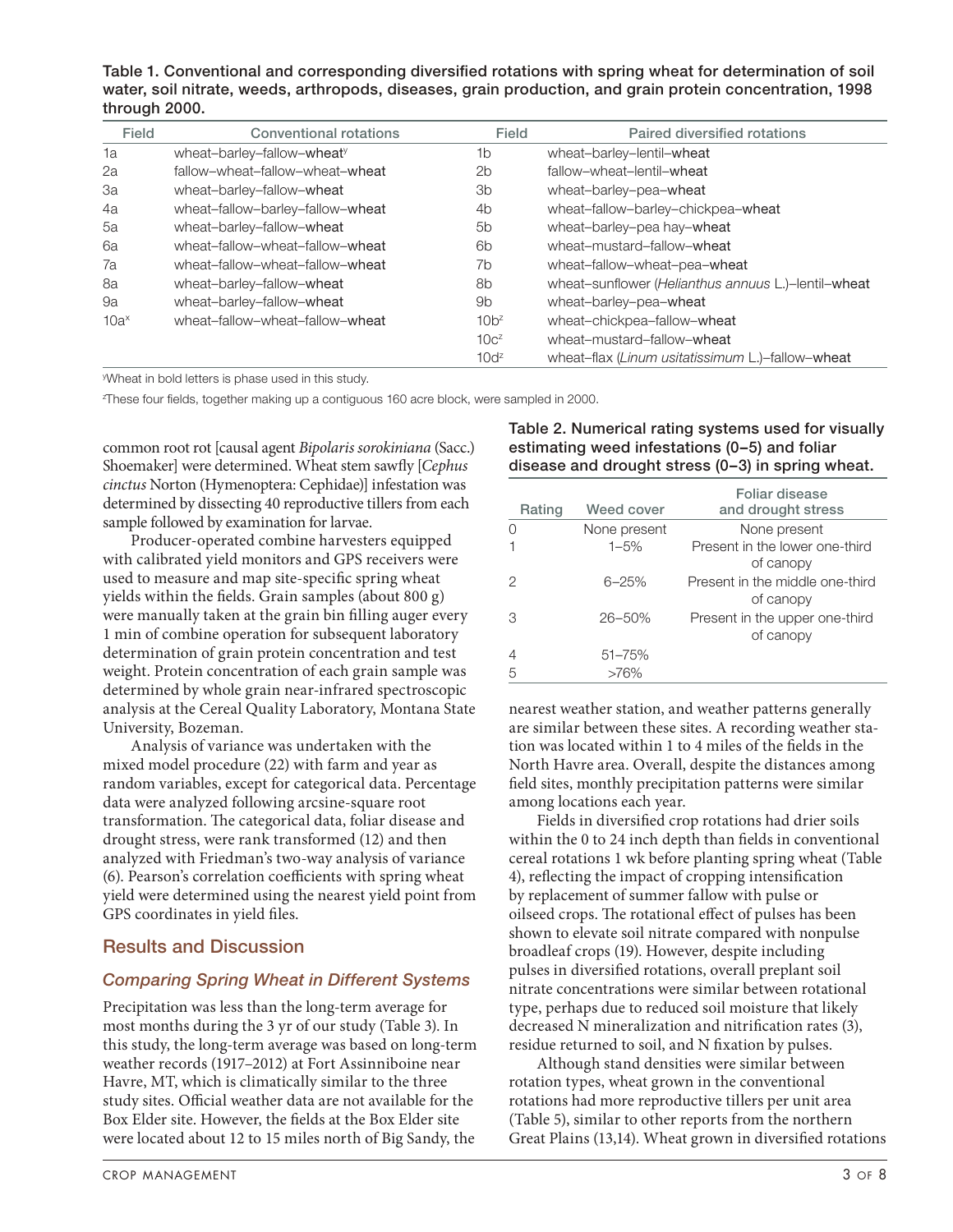| Table 3. Precipitation (inches) for 1998 through 2000 at   |
|------------------------------------------------------------|
| North Havre, MT, and Big Sandy, MT, versus long-term       |
| average precipitation at Fort Assinniboine near Havre, MT. |

| Month                    | 1998  | 1999  | 2000 | Long-term<br>average <sup>x</sup> |
|--------------------------|-------|-------|------|-----------------------------------|
| Big Sandy <sup>y</sup>   |       |       |      |                                   |
| April                    | 1.11  | 1.98  | 0.93 | 1.13                              |
| May                      | 1.53  | 1.07  | 0.91 | 2.40                              |
| June                     | 3.91  | 2.96  | 1.20 | 2.58                              |
| July                     | 1.19  | 0.98  | 1.04 | 1.57                              |
| August                   | 0.85  | 0.71  | 0.19 | 1.31                              |
| Total (12 mo)            | 12.67 | 11.80 | 6.83 | 13.42                             |
| North Havre <sup>z</sup> |       |       |      |                                   |
| April                    | 0.28  | 1.17  | 0.47 | 0.94                              |
| May                      | 0.10  | 0.87  | 0.94 | 1.77                              |
| June                     | 2.12  | 0.51  | 1.93 | 2.56                              |
| July                     | 0.71  | 1.57  | 0.39 | 1.50                              |
| August                   | 0.22  | 1.18  | 0.12 | 1.22                              |
| Total (12 mo)            | 11.34 | 12.05 | 5.75 | 12.10                             |

x Long-term precipitation data from Fort Assinniboine, MT, 1917 through 2012.

y Precipitation data for Big Sandy, MT (National Climatic Data Center, National Oceanic and Atmospheric Administration, personal communication, 2013), 1970 through 2000 (missing 1990–1991).

z 1998 through 2000 precipitation data from site located 42 miles northwest of Havre, MT.

had higher drought stress and concomitantly lower grain yields and higher grain protein concentrations than wheat grown in conventional rotations. The inverse relationship between grain yield and grain protein in semiarid environments has been attributed to moisture stress, which restricts the production of carbohydrates in the grain more than production of seed proteins. Higher grain protein concentration in response to greater drought stress for wheat in more intense cropping

### Table 5. Mean (SE) stand and reproductive tiller densities, grain protein, yield, and drought stress rating of spring wheat in conventional or diversified crop rotations, 1998 through 2000.

| Spring wheat                   | <b>Conventional Diversified</b> |              | P > F |
|--------------------------------|---------------------------------|--------------|-------|
| Plants, no./foot <sup>2</sup>  | 13.6(0.9)                       | 13.3(0.9)    | 0.79  |
| Tillers, no./foot <sup>2</sup> | 26.4 (1.8) $a^y$                | 23.6 (1.7) b | 0.07  |
| Drought stress <sup>z</sup>    | $0.8(0.6)$ b                    | $1.7(0.9)$ a | 0.07  |
| Grain yield, pound/acre        | 1852 (262) a                    | 1359 (258) b | 0.01  |
| Grain protein, %               | 14.6 (1.4) b                    | 16.1(1.3) a  | 0.03  |
| Test weight, no./bushel        | 57.7 (0.8) a                    | 56.7 (0.8) b | 0.05  |

y Means within rows followed by different letters differ significantly at *P* = 0.05. z Results from 2 yr, 1998 and 1999.

systems has been reported previously (13,15). Wheat test weight was lower in diversified and intensified systems, likely due to less available soil water at grain fill. Despite finding reduced yield of winter wheat in diversified systems compared to yield in conventional systems, overall profitability can be greater in the diversified systems provided the net return from the additional crops is greater than the reduction in net return from the subsequent wheat crop, due to reduced wheat yields (16). An economic comparison of the conventional and diversified rotations was beyond the scope of this study. Nevertheless, reports in the literature generally show favorable economic returns from intensification of dryland wheat production systems in the northern Great Plains when soil moisture is adequate (27).

Pest insects outnumbered beneficial arthropods (insects and spiders) in nearly all paired comparisons. Wheat grown in conventional rotations had higher infestations by wheat stem sawfly and other insect pests compared to wheat grown in diversified rotations (Table 4). Both insect pest and arthropod beneficial

| Table 4. Mean (SE) arthropod, plant disease and weed ratings, preplant soil water, and soil nitrate from 22 |  |  |  |
|-------------------------------------------------------------------------------------------------------------|--|--|--|
| spring wheat fields in conventional or diversified rotations, 1998 through 2000.                            |  |  |  |

| Parameter                                          | Conventional                | <b>Diversified</b> | P > F |
|----------------------------------------------------|-----------------------------|--------------------|-------|
| Preplant soil water 0-12 inches, %                 | 13.0(1.5)                   | 12.0(1.2)          | 0.25  |
| Preplant soil water 12–24 inches, %                | 13.0 $(1.5)$ a <sup>x</sup> | 10.2(1.3) b        | 0.01  |
| Preplant soil water 0-24 inches, %                 | 13.0 $(1.4)$ a              | 11.0 $(1.1)$ b     | 0.02  |
| Preplant soil nitrate 0-12 inches, pound/acre      | 11.8(1.9)                   | 13.0(1.7)          | 0.63  |
| Preplant soil nitrate 12-24 inches, pound/acre     | 6.7(2.6)                    | 6.5(2.5)           | 0.95  |
| Preplant soil nitrate 0-24 inches, pound/acre      | 18.8(4.3)                   | 19.3(4.0)          | 0.88  |
| Insect pests, no./5 sweeps                         | $7.5(2.1)$ a                | 4.3 $(2.1)$ b      | 0.02  |
| Wheat stem sawfly, % infested stems                | $4.3(2.2)$ a                | $2.4(1.6)$ b       | 0.03  |
| Beneficial arthropods, no./5 sweeps                | 3.5(1.1) a                  | 2.1(1.1) b         | 0.03  |
| Common root rot, % diseased plants                 | 11.6(2.5)                   | 10.6(3.0)          | 0.75  |
| Fusarium crown rot, % diseased plants <sup>y</sup> | 2.6(1.0)                    | 6.0(2.8)           | 0.58  |
| Foliar leafspots <sup>z</sup>                      | $1.5(0.6)$ a                | 1.1 $(0.9)$ b      | 0.05  |
| Russian thistle, % cover <sup>z</sup>              | 3.2(2.2)                    | 5.6(2.3)           | 0.34  |
| Kochia, % cover <sup>z</sup>                       | 5.3(2.8)                    | 2.7(2.0)           | 0.41  |
| Total weeds, % cover <sup>z</sup>                  | 10.5(3.6)                   | 12.9(3.3)          | 0.29  |

 $x^*$ Means within a row followed by different letters differ significantly at  $P = 0.05$ .

y Results from 1 yr, 1999.

z Results from 2 yr, 1998 and 2000.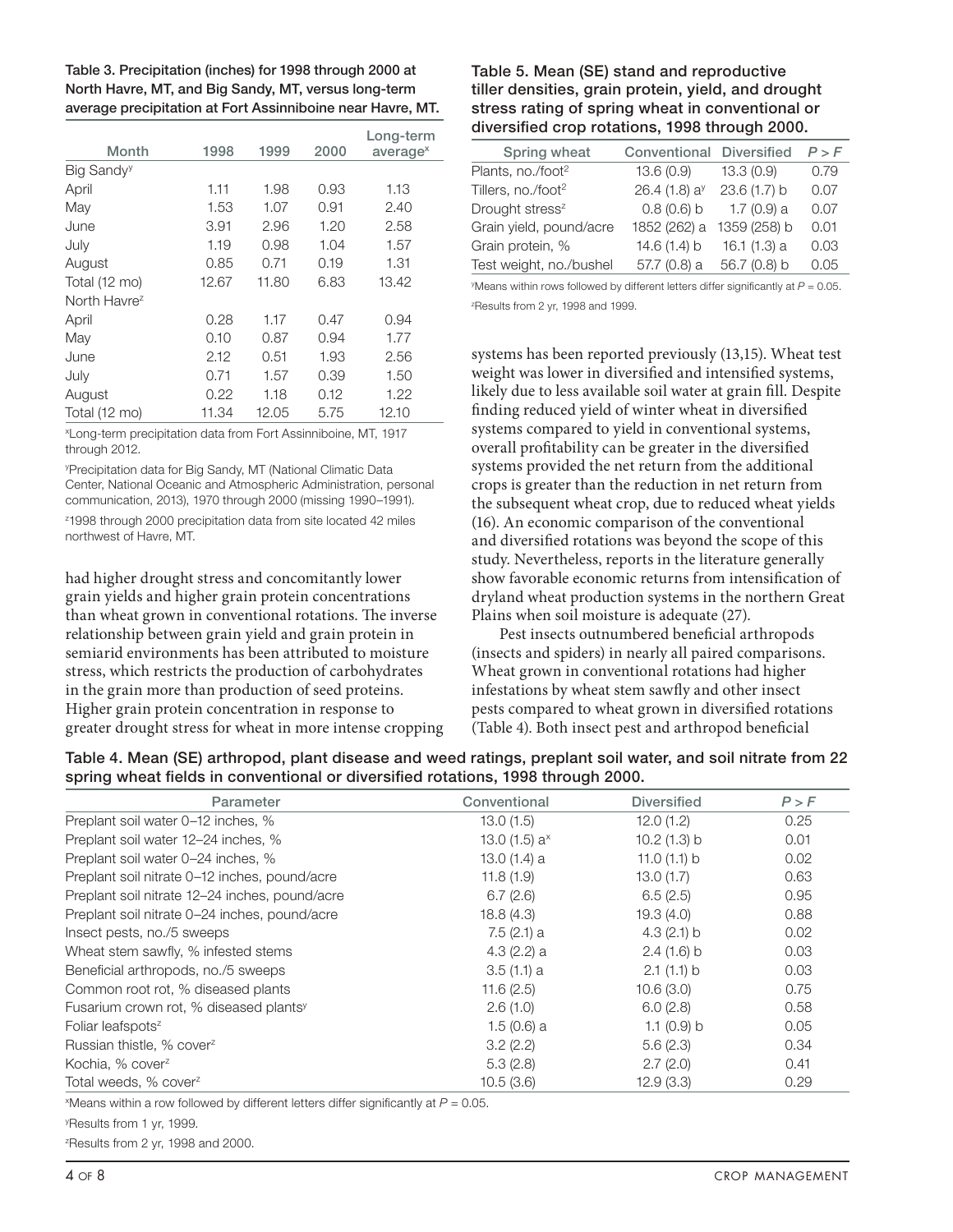numbers were both greater in sweep samples from wheat in conventional rotations (Table 4). Insect pests most commonly occurring were wheat stem sawfly, stink bugs (Pentatomidae), thrips (Thripidae), and various leafhoppers (Cicadellidae). Beneficial arthropods included various spiders (Aranae) and wasps (Hymemoptera: "Parasitica"). Due to the lack of aphids (Aphididae) in wheat during the duration of this study, lady bird beetles (Coccinellidae) were largely absent from all fields (data not presented).

The incidence and severity of root and foliar diseases were lower than expected, perhaps due to the overall lower wheat crop productivity and resulting crop residue during the study period. Incidence of Common root rot and Fusarium crown rot on spring wheat did not differ between conventional and intensified, diversified crop rotations (Table 4). The foliar leaf spot diseases, tan spot and Septoria blotch, were rated in 2 yr only because they were not present on spring wheat grown in 2000, a year with less rainfall. For the 2 yr foliar disease data were available, wheat in diversified rotations had less foliar diseases than wheat grown in conventional rotations (Table 4). Wheat in diversified rotations had foliar leaf spots that were largely restricted to the lower plant canopy and did not progress into the flag leaf. Wheat in conventional rotations probably had more infected wheat residue from previous crops that served as initial inoculum source to infect wheat seedlings. Wheat grown in diversified rotations may be delayed in initial infection as wind-blown spores are more important for primary inoculum. Higher grain yields and increased foliar disease are often correlated under high moisture growing conditions.

Weed cover ratings taken before application of the first and only in-crop herbicide application did not differ for Russian thistle, kochia, or total weeds between the two wheat rotation types (Table 4). Russian thistle and kochia were the predominant weeds encountered in most fields; however, fields 10a through 10d also had downy brome (*Bromus tectorum* L.) present in numerous patches, but differences in weed cover did not exist between systems (results not presented).

## *Correlations of Wheat Yield with Soil Water and Residual Nitrate*

Most fields used in this study were 40 acres in size and were sampled for soil and pest parameters on about 65 points of a regular square sampling grid. However, fields 5a and 5b were 27.5 acres each and had about 35 sampling points per field. Field 2b was 80 acres and had 130 points. Our sampling design provided the opportunity to investigate associations between different pairs of crop and soil variables that had been sampled within the fields. If an association was found between *X* and *Y*, one can infer that that variation in *X* may cause variation in *Y* or that variation of some other factor causes variation in both *X* and *Y* (18).

Spring wheat yield was positively correlated with preplant soil water content in at least one depth increment for seven fields in conventional rotation systems and five fields in diversified systems (Table 6). The strong relationship between wheat yield and soil water content in semiarid environments is well documented for conventional and diversified wheat production systems (5,7,14). The correlation between wheat yield and preplant soil nitrate was modest and both positive and negative for single fields in conventional wheat systems (Table 6). For wheat in diversified, intensified systems, 4 of 10 fields had yield correlated with preplant nitrate. Three fields showed yield negatively correlated with yield while one field had a positive correlation between yield and preplant soil nitrate content (Table 6). Soil nitrate accumulations vary for several reasons. Soils with greater organic matter content typically have greater N cycling, resulting in greater nitrate evolution. Pulse crop residues have lower C to N ratios than cereal residues, providing for faster breakdown and greater N availability if soil moisture is adequate. Drought conditions compromising the ability of a previous crop to utilize use all available N also can result in a greater accumulation of nitrate (15).

## *Correlations of Spring Wheat Yield with Pests*

Spring wheat yield was negatively correlated with weed cover ratings in 4 of 10 fields in conventional cropping systems (Table 7). Competition for water from denser weed cover may be the primary reason for their possible relationship. One wheat field in a conventional system had a positive correlation of wheat yield with weed cover. For wheat in diversified, intensified systems, only 1 field of 10 had a correlation between wheat yield and weed cover, and that correlation was negative (Table 7), indicating that weed cover in this system had little impact on yield within the range of measured values.

Results for correlations for Fusarium crown root and Common root rot with wheat yields were similar between the conventional and diversified systems (Table 7). The majority of fields did not have significant correlation between root and crown rots and yield, but when correlations were significant, they always were negative, indicating that increased root and crown disease may decrease yield. The foliar leaf spot diseases tan spot and Septoria blotch were negatively correlated with spring wheat yield in two fields in both management systems while one field had a positive correlation between yield and foliar disease, which we are unable to explain. Foliar diseases infrequently affect yield of spring wheat in the northern Great Plains (25).

Wheat stem sawfly infestations and beneficial arthropods were rarely correlated with wheat yield in either management system (Table 7). Total pest arthropods were correlated with yield in 4 of 10 fields in diversified systems; however, trends with yield were inconsistent with two fields each with negative and positive correlations.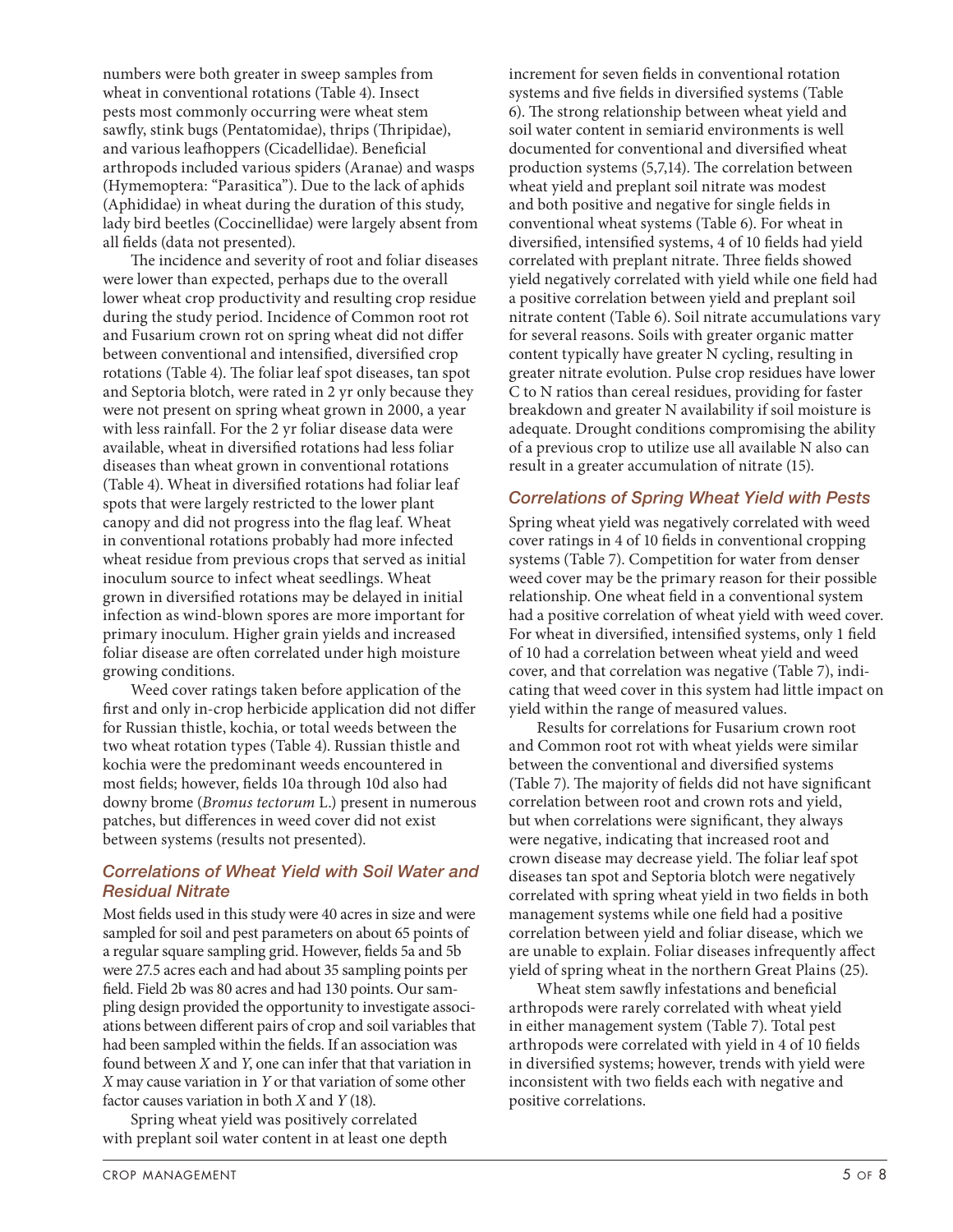| <b>Rotation type</b> |             | Soil water         |                          | Soil nitrate |              |                   |  |
|----------------------|-------------|--------------------|--------------------------|--------------|--------------|-------------------|--|
| and field number     | 0-12 inches | 12-24 inches       | 0-24 inches              | 0-12 inches  | 12-24 inches | 0-24 inches       |  |
| Conventional         |             |                    |                          |              |              |                   |  |
| $1a^x$               | ns y        | $0.328^{z}$        | ns                       | ns           | ns           | ns                |  |
| 2a                   | ns          | ns                 | ns                       | ns           | ns           | ns                |  |
| 3a                   | ns          |                    | $\overline{\phantom{0}}$ | ns           |              | $\qquad \qquad -$ |  |
| 4a                   | ns          | $0.271*$           | ns                       | ns           | ns           | ns                |  |
| 5a                   | ns          | $0.308*$           | ns                       | ns           | $0.286^{z}$  | ns                |  |
| 6a                   | ns          | $0.440***$         | $0.388**$                | ns           | ns           | ns                |  |
| 7a                   | $0.392**$   | $0.470***$         | $0.486***$               | $-0.332**$   | $-0.264*$    | $-0.319*$         |  |
| 8a                   | ns          | 0.290 <sup>z</sup> | ns                       | ns           | ns           | ns                |  |
| 9a                   | ns          | ns                 | ns                       | ns           | ns           | ns                |  |
| 10a                  | $0.404**$   | $0.467***$         | $0.467***$               | ns           | ns           | ns                |  |
| Diversified          |             |                    |                          |              |              |                   |  |
| 1 <sub>b</sub>       | ns          | ns                 | ns                       | ns           | ns           | ns                |  |
| 2 <sub>b</sub>       | ns          | ns                 | ns                       | ns           | ns           | ns                |  |
| 3b                   | $0.423**$   | ns                 | $0.329*$                 | ns           | $-0.304*$    | ns                |  |
| 4b                   | $0.708***$  | $0.711***$         | $0.738***$               | ns           | ns           | ns                |  |
| 5b                   | ns          | ns                 | ns                       | ns           | ns           | ns                |  |
| 6b                   | $0.356*$    | $0.296*$           | $0.327*$                 | $0.332*$     | ns           | $0.383**$         |  |
| 7b                   | ns          | ns                 | ns                       | ns           | ns           | ns                |  |
| 8b                   | ns          | ns                 | ns                       | ns           | ns           | ns                |  |
| 9b                   | ns          | $0.431**$          | ns                       | ns           | ns           | ns                |  |
| 10 <sub>b</sub>      | $0.369*$    | 0.280 <sup>z</sup> | $0.393**$                | ns           | ns           | ns                |  |
| 10 <sub>c</sub>      | ns          | ns                 | ns                       | $-0.380*$    | $-0.510***$  | $-0.511***$       |  |
| 10d                  | ns          | ns                 | ns                       | $-0.257z$    | $-0.294*$    | $-0.305*$         |  |

Table 6. Significant Pearson correlation coefficients of spring wheat yield vs. soil water and nitrate for 22 fields, 1998 through 2000.

\*Significant at the 0.05 probability level.

\*\*Significant at the 0.01 probability level.

\*\*\*Significant at the 0.001 probability level.

x Field numbers correspond to spring wheat in rotations listed in Table 1.

<sup>y</sup>ns, not significant.

z Significant at the 0.10 probability level.

# Summary

Diversified, intensified cropping systems consistently reduced the soil water content available for the subsequent spring wheat crop under below average rainfall in north central Montana. Spring wheat in conventional and diversified cropping systems did not differ in incidences of root disease and infestations of weeds, but conventional systems harbored greater populations of both beneficial and predatory insects. Results from our study show that at field scale, pest–pest and pest–edaphic factor correlations occur, and that correlations of pest and edaphic factors with spring wheat yield can vary between conventional cereal and diversified crop rotations. Additionally, results with field-scale plots closely resemble results from smaller plot studies for soil water (14), residual nitrate (15), weed community (13), arthropods (20), Fusarium crown rot (10), and spring wheat yield and quality (14) when conducted under similar environmental conditions, validating the utility of both large- and small-plot research (9). In the northern Great Plains, producers may find that diversification and intensification of spring wheat systems will decrease wheat productivity,

particularly when precipitation is inadequate, despite decreased losses from arthropod and disease pests. During periods of drought, strategic use of summer fallow is warranted in the northern Great Plains. Diversification of crops and the resulting economic benefits largely will be dependent on the long term climate and available soil moisture rather than pest and disease complexes.

#### Acknowledgments

We gratefully acknowledge use of land, equipment, and labor provided by cooperators Terry Grass, Mark Peterson, Inc., and Rob-An Farms, Inc., without which this research would not have been possible. Excellent technical support was provided by Matthew Conner, Patricia Denke, Andrew Ergenbright, Joanne Jennings, Jeff Johnston, Don Mathre, Heather McCartney, Brian Story, Kyle Story, and Jeff Whitmus. This project was supported by USDA, CSREES, Western Region SARE Grant #S097-56.

#### Literature Cited

- 1. Anderson, R.L. 2008. Diversity and no-till: Keys for pest management in the U.S. Great Plains. Weed Sci. 56:141–145. doi:10.1614/WS-07- 007.1
- 2. Angus, J.F., A.F. van Herwaarden, and G.N. Howe. 1991. Productivity and break-crop effect of winter-growing oilseeds. Aust. J. Exp. Agric. 31:669–677. doi:10.1071/EA9910669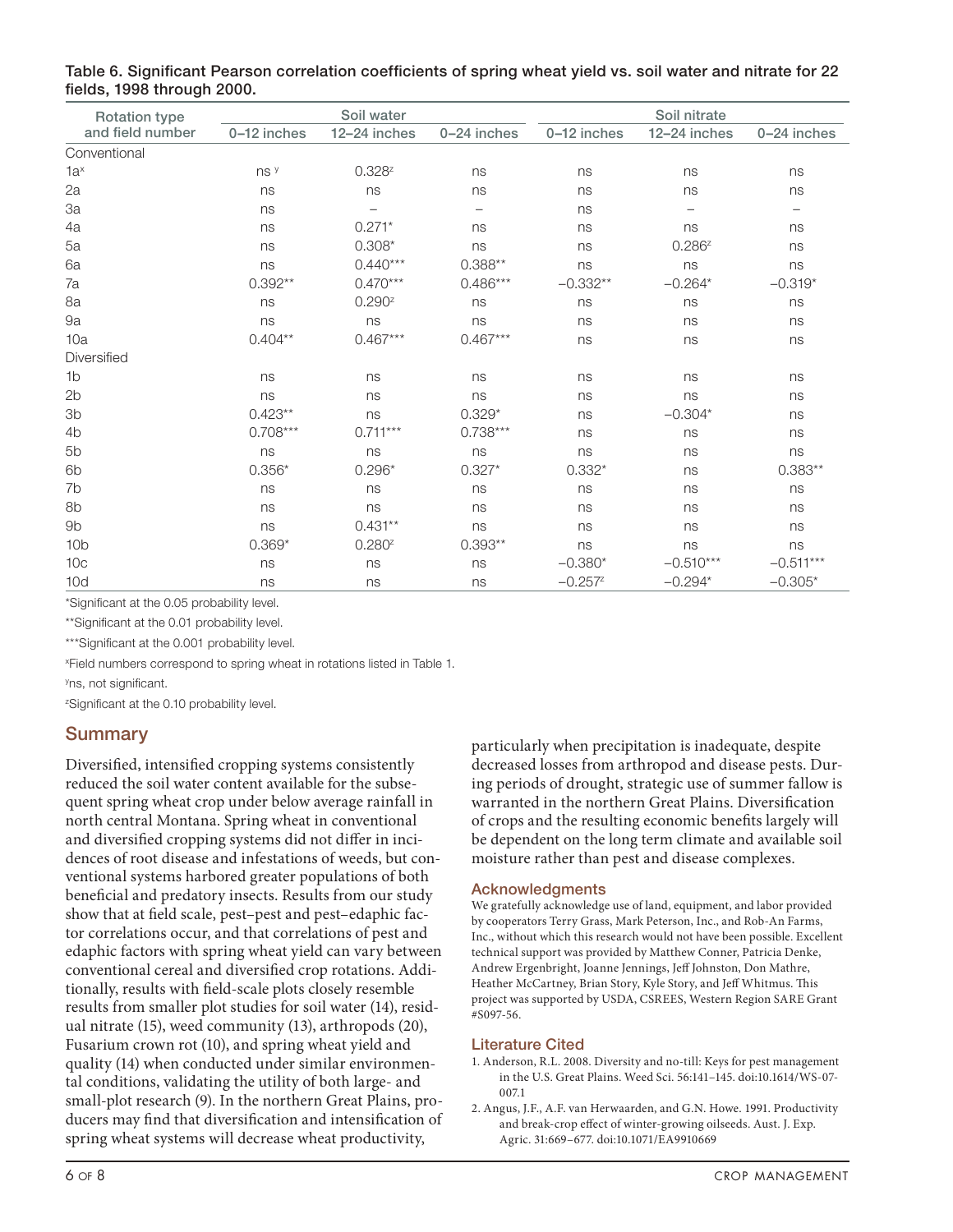|                                          |                        | <b>Diseases</b>  |              |                    | Arthropods               |                      |
|------------------------------------------|------------------------|------------------|--------------|--------------------|--------------------------|----------------------|
| <b>Rotation type</b><br>and field number | Root and<br>crown rots | Foliar leafspots | Weed cover   | <b>Beneficials</b> | <b>Pests</b>             | Wheat stem<br>sawfly |
| Conventional                             |                        |                  |              |                    |                          |                      |
| $1a^x$                                   | ns y                   | ns               | $-0.347z$    | ns                 | ns                       | ns                   |
| 2a                                       | ns                     | ns               | $-0.317*$    | ns                 | ns                       | ns                   |
| 3a                                       | ns                     | ns               | ns           | $\qquad \qquad -$  | $\overline{\phantom{m}}$ | ns                   |
| 4a                                       | ns                     | $-0.244z$        | ns           | ns                 | ns                       | ns                   |
| 5a                                       | $-0.307*$              | ns               | $0.316*$     | $-0.327*$          | ns                       | ns                   |
| 6a                                       | $-0.300**$             | ns               | $-0.199*$    | ns                 | ns                       | $-0.322***$          |
| 7a                                       | ns                     | $-0.340**$       | $-0.209^{z}$ | ns                 | ns                       | ns                   |
| 8a                                       | ns                     |                  | ns           | $0.327*$           | ns                       | ns                   |
| 9a                                       | ns                     |                  | ns           | ns                 | ns                       | ns                   |
| 10a                                      | ns                     |                  | ns           | ns                 | ns                       | ns                   |
| Diversified                              |                        |                  |              |                    |                          |                      |
| 1 <sub>b</sub>                           | ns                     | ns               | ns           | ns                 | $-0.253^{z}$             | ns                   |
| 2b                                       | $-0.212*$              | ns               | ns           | ns                 | ns                       | ns                   |
| 3b                                       | ns                     | $0.368**$        | ns           | ns                 | ns                       | ns                   |
| 4 <sub>b</sub>                           | ns                     | $-0.562***$      | $-0.353**$   | ns                 | ns                       | ns                   |
| 5b                                       | ns                     | ns               | ns           | ns                 | ns                       | ns                   |
| 6 <sub>b</sub>                           | $-0.418**$             | ns               | ns           | ns                 | ns                       | $0.296*$             |
| 7b                                       | ns                     | ns               | ns           | ns                 | ns                       | ns                   |
| 8b                                       | ns                     |                  | ns           | ns                 | ns                       | ns                   |
| 9 <sub>b</sub>                           | ns                     |                  | ns           | ns                 | ns                       | ns                   |
| 10 <sub>b</sub>                          | ns                     |                  | ns           | ns                 | $0.265^{z}$              | ns                   |
| 10 <sub>c</sub>                          | $-0.271^{z}$           |                  | ns           | ns                 | $0.301^{z}$              | ns                   |
| 10d                                      | ns                     |                  | ns           | ns                 | $-0.301*$                | $-0.376**$           |

Table 7. Significant Pearson correlation coefficients of spring wheat yield vs. root and foliar diseases, weed cover, and beneficial and pest arthropods from 22 fields, 1998 through 2000.

\*Significant at the 0.05 probability level.

\*\*Significant at the 0.01 probability level.

\*\*\*Significant at the 0.001 probability level.

x Field numbers correspond to spring wheat in rotations listed in Table 1.

<sup>y</sup>ns, not significant.

z Significant at the 0.10 probability level.

- 3. Auyeung, D.S., V. Suseela, and J.S. Dukes. 2013. Warming and drought reduce temperature sensitivity of nitrogen transformations. Glob. Change Biol. 19:662–676. doi:10.1111/gcb.12063
- 4. Chen, C., K. Neill, M. Burgess, and A. Bekkerman. 2012. Agronomic benefit and economic potential of introducing fall-seeded pea and lentil into conventional wheat-based crop rotations. Agron. J. 104:215–224. doi:10.2134/agronj2011.0126
- 5. Chilcott, E.C., and J.S. Cole. 1918. Subsoiling, deep tilling, and soil dynamiting in the Great Plains. J. Agric. Res. 14:481–521.
- 6. Conover, W.J. 1980. Practical nonparametric statistics. 2nd ed. John Wiley & Sons, New York.
- 7. Farahani, J.J., G.A. Peterson, and D.G. Westfall. 1998. Dryland cropping intensification: A fundamental solution to efficient use of precipitation. Adv. Agron. 64:197–233. doi:10.1016/S0065- 2113(08)60505-2
- 8. Howden, S.M., J.-F. Soussana, F.N. Tubiello, N. Chhetri, M. Dunlop, and H. Meinke. 2007. Adapting agriculture to climate change. Proc. Natl. Acad. Sci. USA 104:19691–19696. doi:10.1073/pnas.0701890104
- 9. Kirkegaard, J., O. Christen, J. Krupinsky, and D. Layzell. 2008. Break crop benefits in temperate wheat production. Field Crops Res. 107:185–195. doi:10.1016/j.fcr.2008.02.010
- 10. Kirkegaard, J., S. Simpfendorfer, J. Holland, R. Bambach, K.J. Moore, and G.J. Rebetzke. 2004. Effects of previous crops on crown rot and yield of durum and bread wheat in northern NSW. Aust. J. Agric. Res. 55:321–334. doi:10.1071/AR03178
- 11. Krupinsky, J.M., D.L. Tanaka, S.D. Merrill, M.A. Liebig, M.T. Lares, and J.D. Hanson. 2007. Crop sequence effects on leaf spot diseases on no-till spring wheat. Agron. J. 99:912–920.
- 12. Lehmann, E.L. 1975. Nonparametrics: Statistical methods based on ranks. Holden-Day, Oakland, CA.
- 13. Lenssen, A.W., W.M. Iversen, U.M. Sainju, T.C. Caesar-TonThat, S.L. Blodgett, B.L. Allen, and R.G. Evans. 2012. Yield, pests, and water use of durum and selected crucifer oilseeds in two-year rotations. Agron. J. 104:1295–1304. doi:10.2134/agronj2012.0057
- 14. Lenssen, A.W., G.D. Johnson, and G.R. Carlson. 2007a. Cropping sequence and tillage system influences annual crop production and water use in semiarid Montana, USA. Field Crops Res. 100:32–43. doi:10.1016/j.fcr.2006.05.004
- 15. Lenssen, A.W., J.T. Waddell, G.D. Johnson, and G.R. Carlson. 2007b. Diversified cropping systems in semiarid Montana: Nitrogen use during drought. Soil Tillage Res. 94:362–375. doi:10.1016/j. still.2006.08.012
- 16. Lyon, D.J., D.D. Baltensperger, J.M. Blumenthal, P.A. Burgener, and R.M. Harveson. 2004. Eliminating summer fallow reduces winter wheat yields, but not necessarily system profitability. Crop Sci. 44:855–890. doi:10.2135/cropsci2004.0855
- 17. Matson, P.A., W.J. Parton, A.G. Power, and M.J. Swift. 1997. Agricultural intensification and ecosystem properties. Science 277:504–509. doi:10.1126/science.277.5325.504
- 18. McDonald, J.H. 2009. Handbook of biological statistics. 2nd ed. Sparky House Publishing, Baltimore, MD.